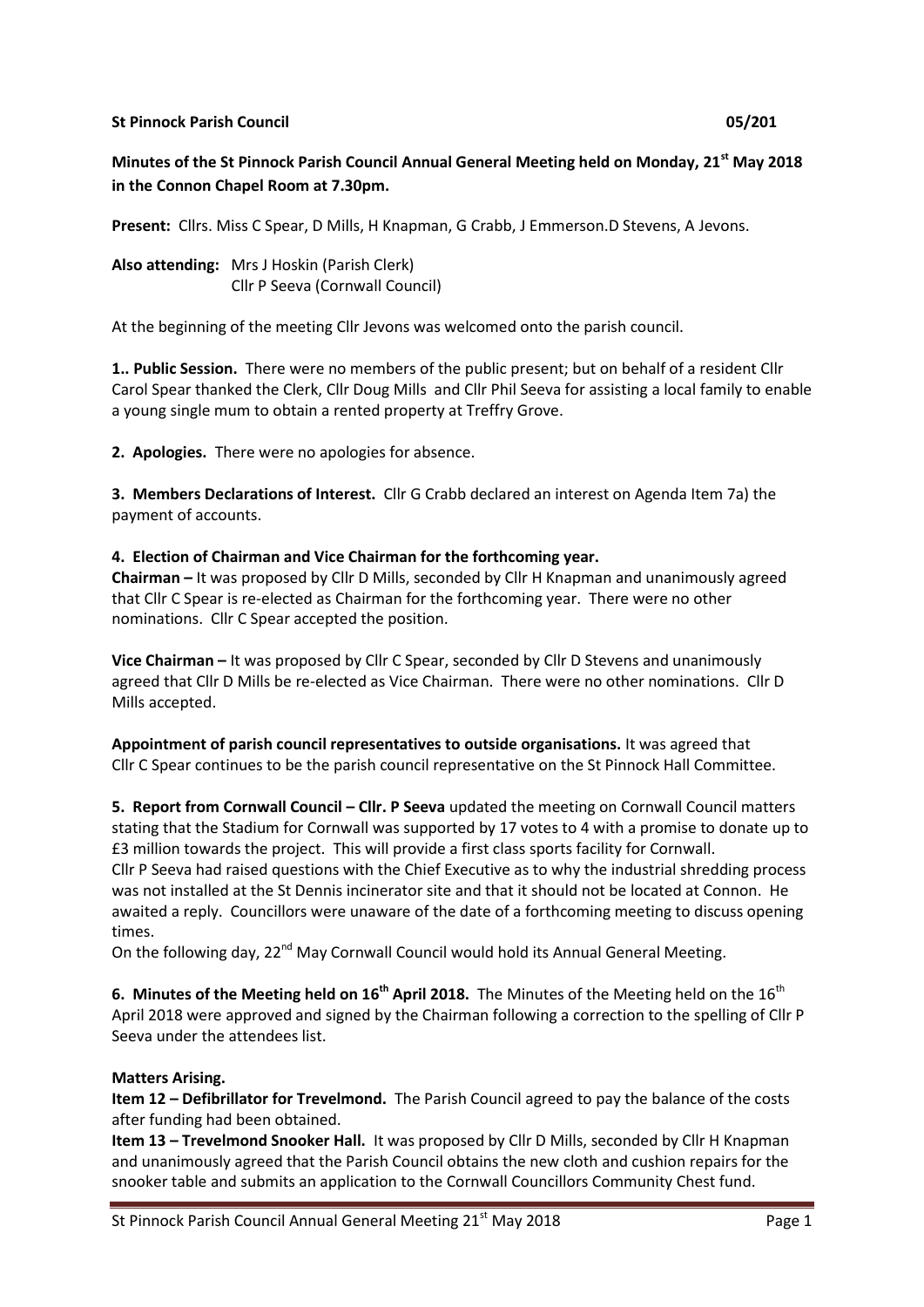### **7. Accounts / Financial Matters:-**

**a) To approve the payment of accounts as requested.** The Council approved the following payments, proposed Cllr D Mills, seconded Cllr D Stevens and unanimously agreed. Cllr G Crabb declared an interest and abstained.

| 839/840 | J Hoskin / HMRC                                             | £138.11 |
|---------|-------------------------------------------------------------|---------|
| 841     | Outdoor Play People -                                       | £326.40 |
| 842     | G Crabb – cleaning bus shelter / play equipment maintenance | £193.00 |
| 843     | Cornwall Air Ambulance                                      | £ 75.00 |

The Clerk reported on the bank account balance as at  $5<sup>th</sup>$  May 2018.7 The Council supported a letter from the Cornwall Air Ambulance and agreed to donate £75, proposed Cllr Miss C Spear, seconded by Cllr D Mills.

**b) Parish Council work place pension scheme – report from Clerk on CC scheme.** The Clerk was awaiting information on Cornwall Council pension scheme.

**c) Audit of Accounts for the 2017/2018 financial year and approval of accounts.** The Council approved the accounts for the year ended  $31<sup>st</sup>$  March 2018, the accounting statement and the annual governance statement. Proposed Cllr G Crabb, seconded Cllr D Mills and unanimously agreed.

### **8. Planning Applications:**

**PA18/04675 Enniskerry, Trevelmond – Conversion of loft space and increase in ridge height with flat roof dormer to rear and three pitched roof dormers to the front elevation. Modifications to fenestration at rear.** The Parish Council resolved to support this application with reservations as to whether or not the development is in-keeping with neighbouring properties and that it is not over development of the site. Proposed, Cllr. D Mills, seconded Cllr J Emmerson and agreed by the majority. Cllr G Crabb abstained.

**9. Playing Field, East Taphouse – replace / repair rubber tile surfacing.** The Clerk had collected the four new swing seats and Graham Crabb was thanked for fitting these. The playing field sign had not been put back; the Clerk will contact Ocean Housing.

### **10. Parish Council Policies – to approve the adoption of remaining policies.**

Cllr D Mills gave new Councillor Alan Jevons a copy of the policies adopted so far. A copy of the Freedom of Information Act Policy for handling requests for information were given to Councillors to consider and adopt at the next meeting, pending any amendments. It was agreed that all policies be reviewed in March each year.

### **11. Correspondence – report from Clerk.**

- o **Cornwall Association of Local Councils –** information on forthcoming training events.
- o **Liverty –** advertising a two bed property at Treffry Grove (now allocated to a local person as reported under Item 1 of this meeting).
- o **Liverty –** response to letter concerning the trees from the Treffy Grove estate overhanging the verge adjacent to the A390 stating that the matter was being investigated. Also advising that the land owner of the field opposite the entrance to the site be asked when he is to reinstate the hedge having allowed an opening to be made to store the contractor's materials.